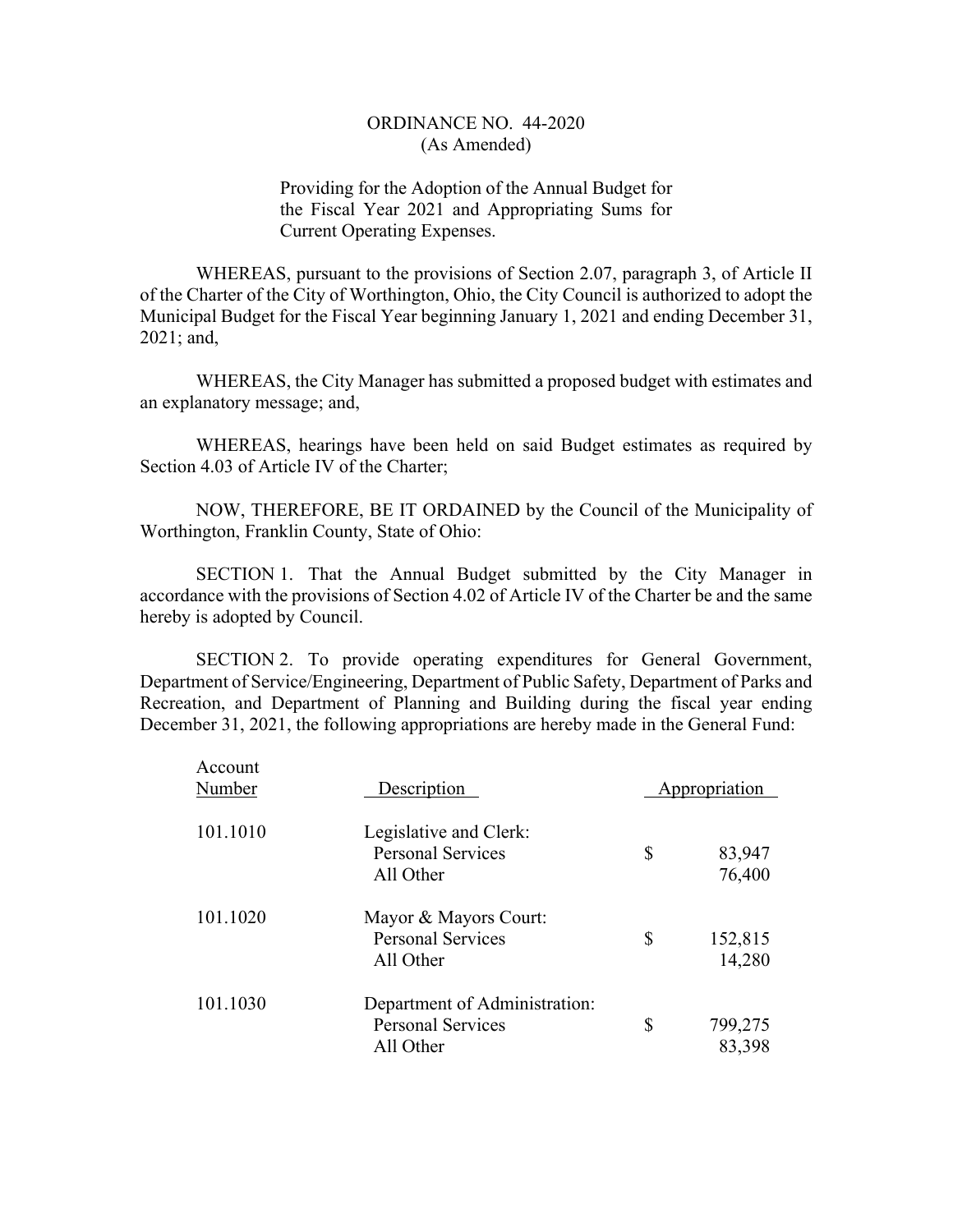| Account       |                                                                            |                            |
|---------------|----------------------------------------------------------------------------|----------------------------|
| <b>Number</b> | Description                                                                | Appropriation              |
| 101.1040      | Department of Personnel:<br><b>Personal Services</b><br>All Other          | \$<br>387,646<br>50,150    |
| 101.1050      | Department of Finance & Taxation:<br><b>Personal Services</b><br>All Other | \$<br>546,991<br>1,243,497 |
| 101.1060      | Department of Law:<br><b>Personal Services</b><br>All Other                | \$<br>297,066<br>272,150   |
| 101.1070      | Economic Development:<br><b>Personal Services</b><br>All Other             | \$<br>180,346<br>623,818   |
| 101.1080      | Legal Advertising                                                          | \$<br>5,000                |
| 101.1090      | <b>County Auditor Deductions</b>                                           | \$<br>125,700              |
| 101.1100      | Board of Health                                                            | \$<br>73,500               |
| 101.1110      | Transfers                                                                  | \$<br>135,000              |
| 101.1120      | <b>Contractual Services/Refuse</b>                                         | \$<br>1,054,000            |
| 101.1140      | Special Group Activities                                                   | \$<br>125,000              |
| 101.1150      | Contingency Account                                                        | \$<br>50,000               |
| 101.1160      | <b>Information Technology:</b><br><b>Personal Services</b><br>All Other    | \$<br>555,716<br>169,483   |
| 101.1170      | Lodging Tax                                                                | \$<br>$\boldsymbol{0}$     |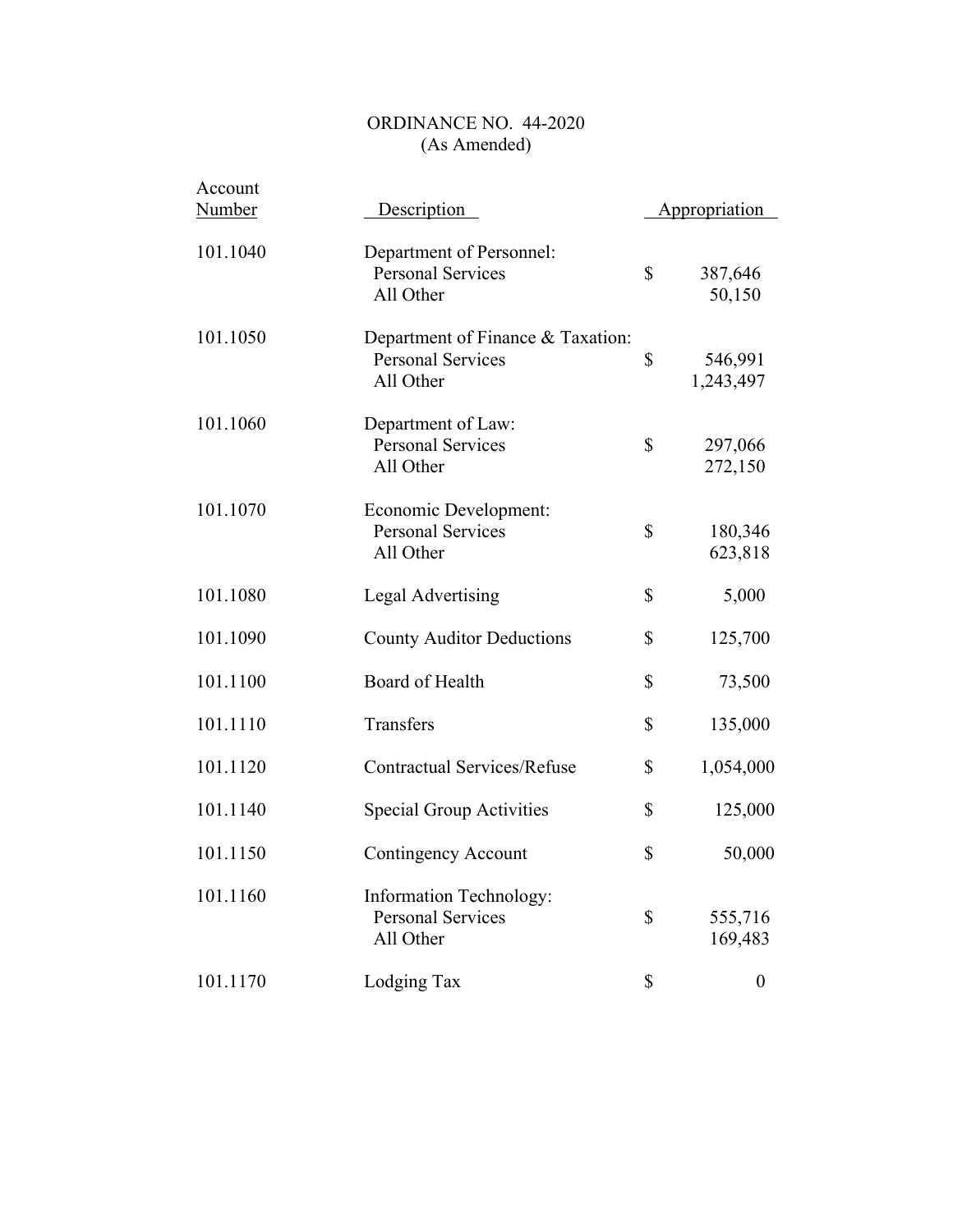| Account<br><b>Number</b> | Description                                                            |              | Appropriation       |
|--------------------------|------------------------------------------------------------------------|--------------|---------------------|
| 101.1180                 | <b>Cultural Arts Center</b>                                            | \$           | 247,500             |
| 101.1190                 | Kilbourne Memorial Library                                             | \$           | 2,500               |
|                          | <b>Total General</b><br>Government                                     | \$           | 7,355,178           |
|                          | <b>Department of Safety: Division of Police</b>                        |              |                     |
| 101.2010                 | Administration:<br><b>Personal Services</b><br>All Other               | \$           | 542,259<br>367,838  |
| 101.2020                 | Community Service:<br><b>Personal Services</b><br>All Other            | $\mathbb{S}$ | 5,545,005<br>37,075 |
| 101.2030                 | <b>Support Service:</b><br><b>Personal Services</b><br>All Other       | $\mathbb{S}$ | 489,817<br>$\theta$ |
|                          | <b>Total Division of</b><br><b>Police</b>                              | $\mathbb{S}$ | 6,981,994           |
|                          | <b>Department of Service/Engineering</b>                               |              |                     |
| 101.3010                 | Administration:<br><b>Personal Services</b><br>All Other               | \$           | 989,457<br>129,890  |
| 101.3040                 | Buildings & Structures Maint:<br><b>Personal Services</b><br>All Other | \$           | 302,295<br>268,329  |
| 101.3050                 | <b>Grounds Maintenance:</b><br><b>Personal Services</b><br>All Other   | \$           | 531,064<br>275,500  |
| 101.3060                 | Sanitation                                                             | \$           | 26,200              |
|                          |                                                                        |              |                     |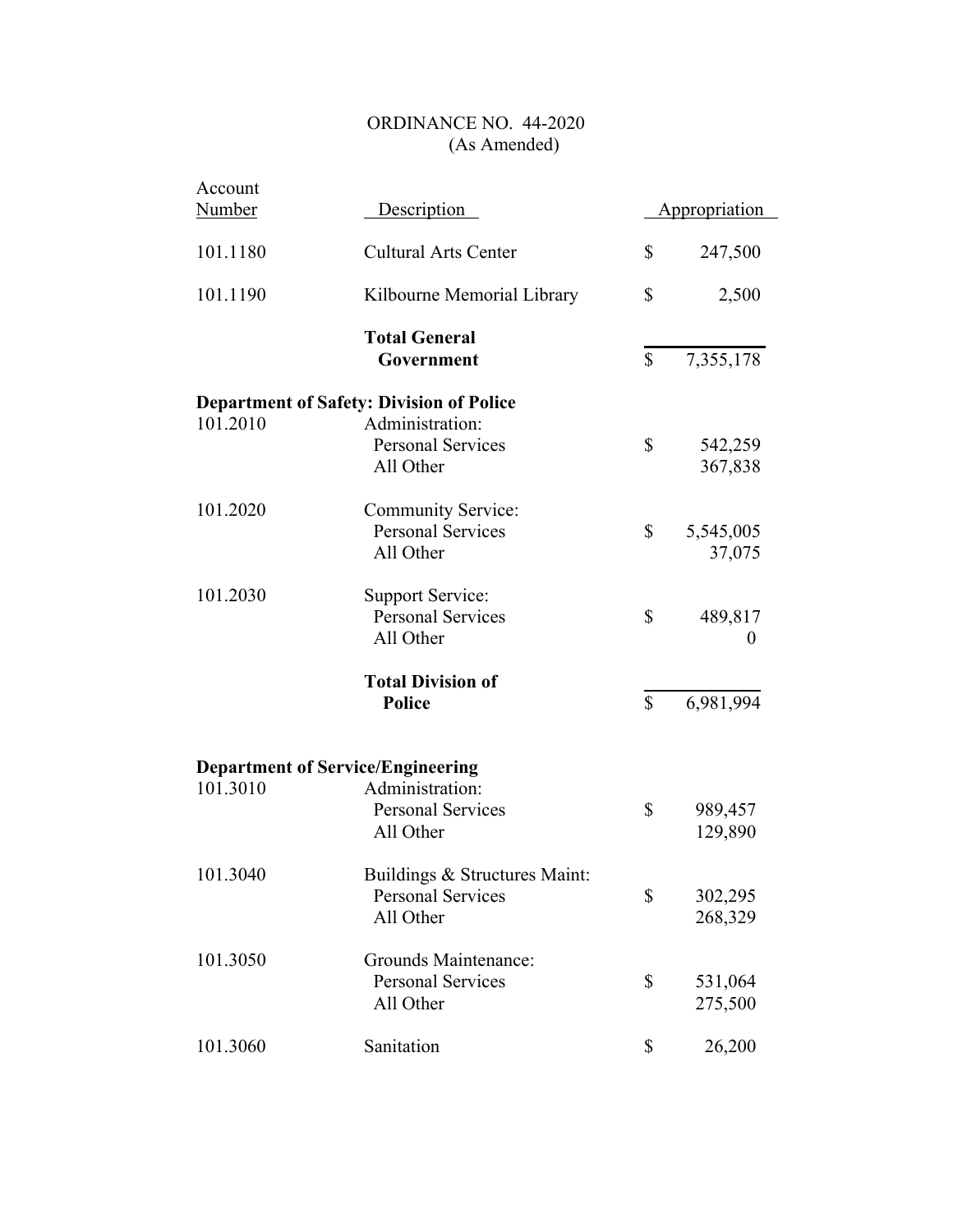| Account<br><b>Number</b>                    | Description                                                                |              | Appropriation        |
|---------------------------------------------|----------------------------------------------------------------------------|--------------|----------------------|
| 101.3070                                    | Fleet Maintenance:<br><b>Personal Services</b><br>All Other                | \$           | 140,190<br>164,500   |
|                                             | <b>Total Department of</b><br><b>Service/Engineering</b>                   | \$           | 2,827,425            |
| <b>Department of Parks &amp; Recreation</b> |                                                                            |              |                      |
| 101.4010                                    | Administration:<br><b>Personal Services</b><br>All Other                   | \$           | 249,637<br>40,050    |
| 101.4020                                    | Parks Maintenance:<br><b>Personal Services</b><br>All Other                | \$           | 976,508<br>303,578   |
| 101.4030                                    | <b>Community Center Programs:</b><br><b>Personal Services</b><br>All Other | \$           | 2,103,774<br>788,432 |
| 101.4040                                    | <b>Recreation Programs:</b><br><b>Personal Services</b><br>All Other       | \$           | 639,613<br>279,300   |
| 101.4050                                    | Senior Citizen Programs:<br><b>Personal Services</b><br>All Other          | \$           | 523,223<br>63,275    |
|                                             | <b>Total Department of</b><br><b>Parks &amp; Recreation</b>                | $\mathbb{S}$ | 5,967,389            |
|                                             | <b>Department of Planning and Building</b>                                 |              |                      |
| 101.5010                                    | Planning and Building:<br><b>Personal Services</b><br>All Other            | \$           | 717,689<br>190,338   |
|                                             | <b>Total Department of</b><br><b>Planning and Building</b>                 | \$           | 908,027              |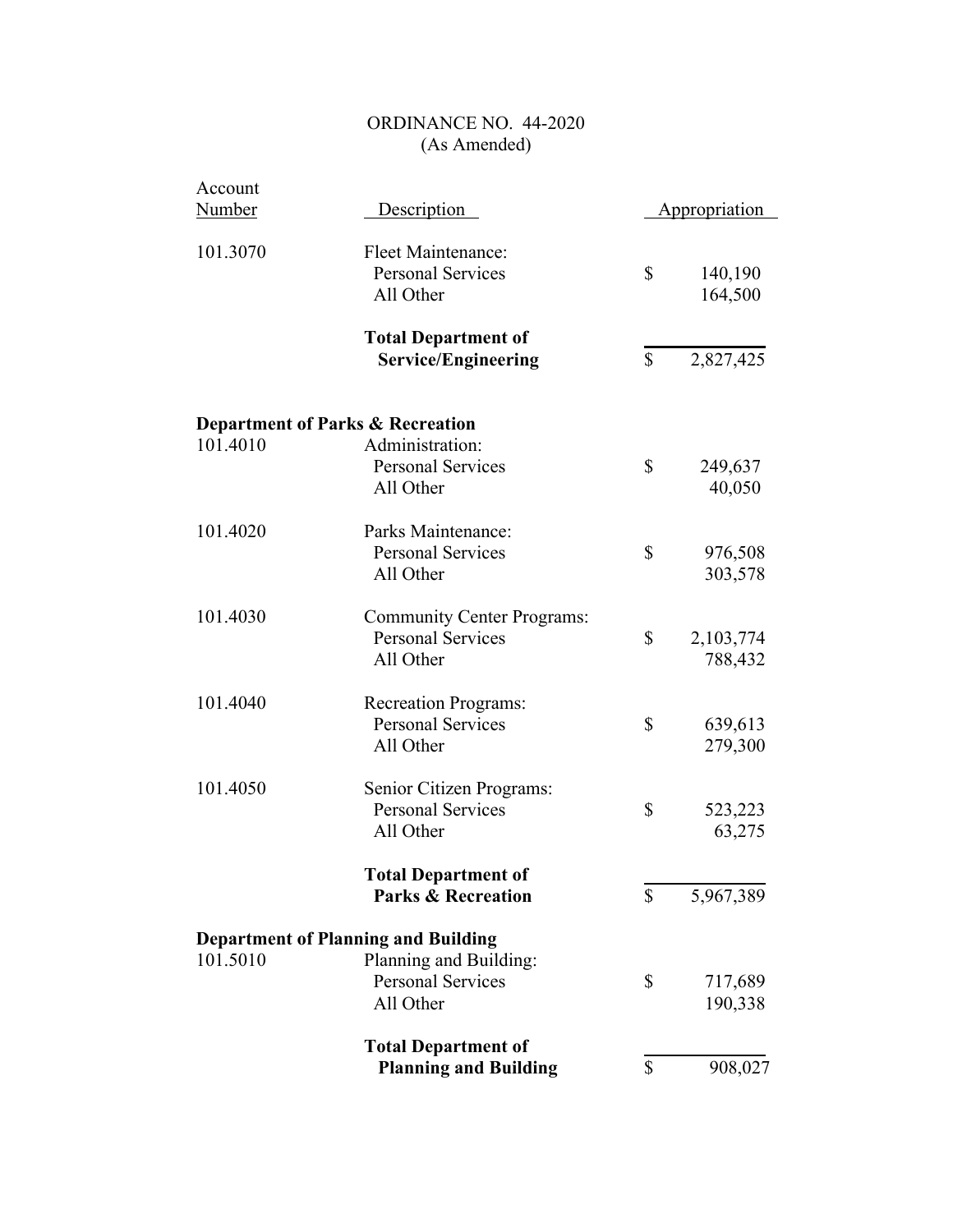| Account<br><u>Number</u>                      | Description                                                     |    | <b>Appropriation</b> |
|-----------------------------------------------|-----------------------------------------------------------------|----|----------------------|
| <b>Department of Safety: Division of Fire</b> |                                                                 |    |                      |
| 101.6060                                      | Administration:<br><b>Personal Services</b><br>All Other        | \$ | 273,469<br>129,500   |
| 101.6070                                      | Operations:<br><b>Personal Services</b><br>All Other            | \$ | 6,228,575<br>301,790 |
| 101.6080                                      | Training & Prevention:<br><b>Personal Services</b><br>All Other | \$ | 196,988<br>27,000    |
|                                               | <b>Total Division of Fire</b>                                   | \$ | 7,157,322            |
| 101.7010                                      | Dispatching Services<br>All Other                               | \$ | 870,000              |
|                                               |                                                                 |    |                      |

# **TOTAL GENERAL FUND**  $\overline{$}$  32,067,335

SECTION 3. To provide operating expenditures for the Street Maintenance and Repair Fund during the fiscal year ending December 31, 2021, the following appropriations are hereby made in the Street Maintenance and Repair Fund:

| 202.2050 | Administration:<br><b>Personal Services</b><br>All Other                                           | \$<br>374,159           |
|----------|----------------------------------------------------------------------------------------------------|-------------------------|
| 202.2060 | <b>Street Maintenance, Construction</b><br>$&$ Equipment:<br><b>Personal Services</b><br>All Other | \$<br>233,550<br>98,500 |
| 202.2070 | <b>Street Cleaning</b>                                                                             | \$                      |
| 202.2080 | <b>Street Drainage</b>                                                                             | \$<br>5,000             |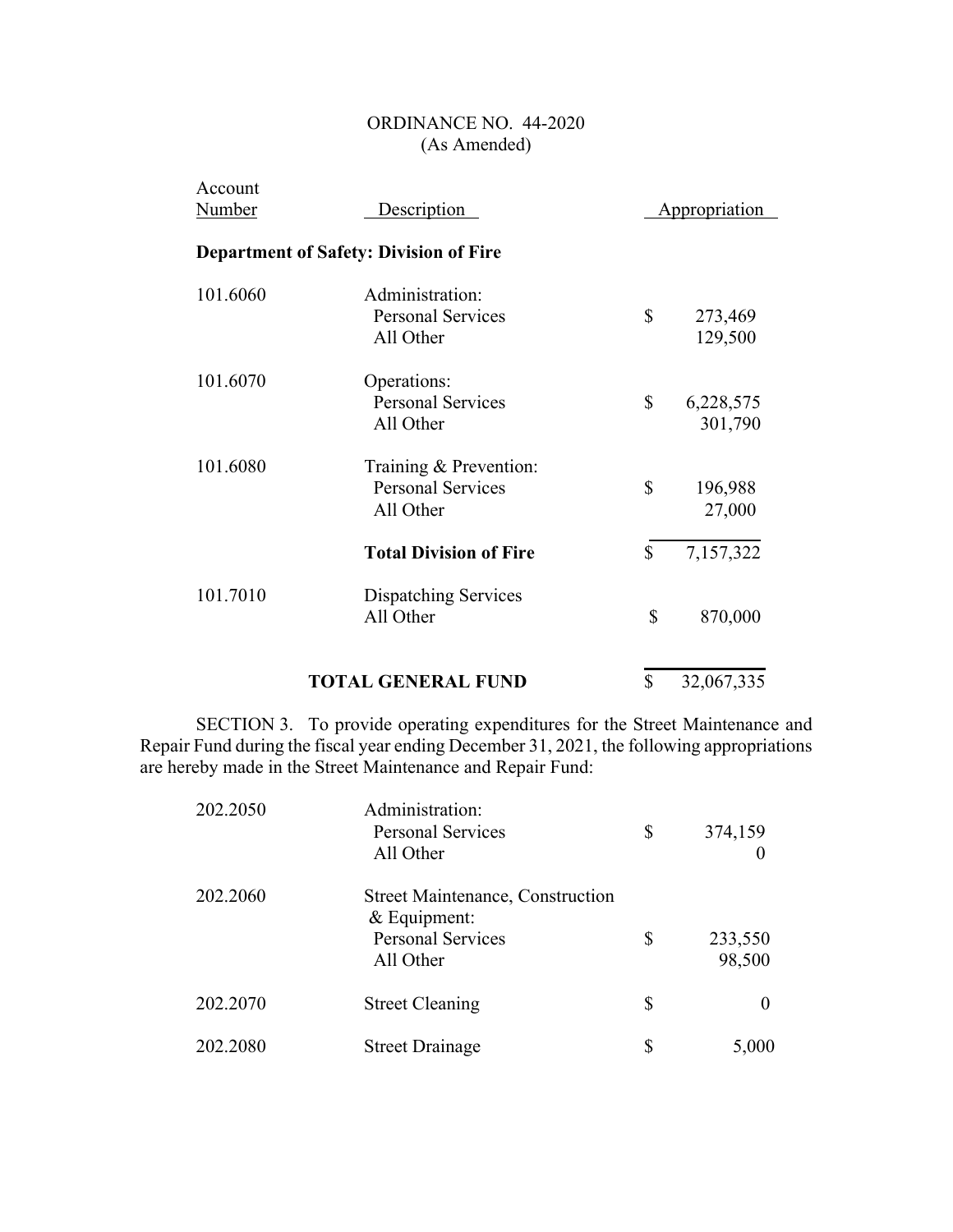| Account<br>Number | Description                                                       | Appropriation           |
|-------------------|-------------------------------------------------------------------|-------------------------|
| 202.2090          | Traffic Control Systems:<br><b>Personal Services</b><br>All Other | \$<br>123,990<br>92,900 |
|                   | <b>Total Street Maintenance</b><br>& Repair Fund                  | \$<br>928,099           |

SECTION 4. To provide operating expenditures for the State Highway Fund during the fiscal year ending December 31, 2021, the following appropriations are hereby made in the State Highway Fund:

| 203.0010 | State Highway Improvement:<br><b>Personal Services</b><br>All Other | 83,335<br>25,000 |
|----------|---------------------------------------------------------------------|------------------|
|          | <b>Total State Highway Fund</b>                                     | 108,335          |

SECTION 5. To provide operating expenditures for the Water Distribution Fund for the fiscal year ending December 31, 2021, the following appropriations are hereby made in the Water Distribution Fund:

| 204.6010 | Maintenance & Repair:           |              |         |
|----------|---------------------------------|--------------|---------|
|          | <b>Personal Services</b>        | <sup>S</sup> | 59,946  |
|          | All Other                       |              | 62,500  |
|          | <b>Total Water Distribution</b> |              |         |
|          | <b>Fund</b>                     |              | 122,446 |

SECTION 6. To provide operating expenditures for the Sanitary Sewer Fund during the fiscal year ending December 31, 2021, the following appropriations are hereby made in the Sanitary Sewer Fund:

| 205.7010 | Maintenance & Repair:            |              |        |
|----------|----------------------------------|--------------|--------|
|          | <b>Personal Services</b>         | <sup>8</sup> | 62,946 |
|          | All Other                        |              | 23,000 |
|          | <b>Total Sanitary Sewer Fund</b> | S            | 85,946 |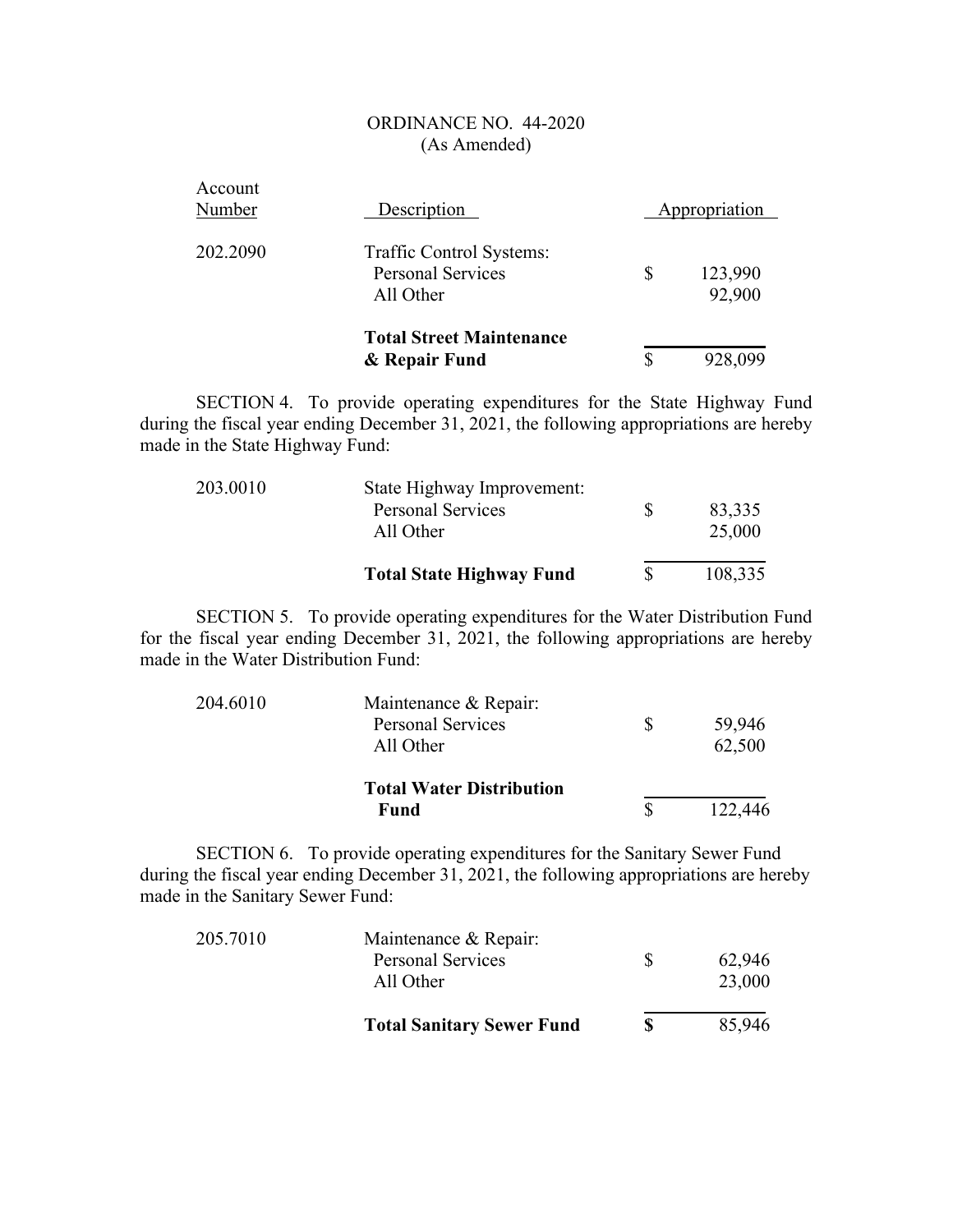| Account |             |               |
|---------|-------------|---------------|
| Number  | Description | Appropriation |

SECTION 7. To provide operating expenditures for the Visitors and Convention Bureau Fund for the fiscal year ending December 31, 2021, the following appropriations are hereby made in the Visitors and Convention Bureau Fund:

| 210.1170 | Visitors Convention Bureau Fund |  | 60,000 |
|----------|---------------------------------|--|--------|
|----------|---------------------------------|--|--------|

SECTION 8. To provide for a transfer from the  $27<sup>th</sup>$  Pay Fund, the following appropriations are hereby made in the  $27<sup>th</sup>$  Pay Fund:

| 211.1111 | $27th$ Pay Fund |  | 300,000 |
|----------|-----------------|--|---------|
|----------|-----------------|--|---------|

SECTION 9. To provide operating expenditures for the Police Pension Fund during the fiscal year ending December 31, 2021, the following appropriations are hereby made in the Police Pension Fund:

| 212.1212 | Personal Services                | 755,840 |
|----------|----------------------------------|---------|
|          | <b>Total Police Pension Fund</b> | 755,840 |

SECTION 10. To provide operating expenditures for the Law Enforcement Trust Fund during the fiscal year ending December 31, 2021, the following appropriations are hereby made in the Law Enforcement Trust Fund:

| 214.1414 | Law Enforcement Trust |  | 2.500 |
|----------|-----------------------|--|-------|
|----------|-----------------------|--|-------|

SECTION 11. To provide operating expenditures for the MMVLT Fund during the fiscal year ending December 31, 2021, the following appropriations are hereby made in the MMVLT Fund:

215.8150 Contractual Services \$ 150,000

SECTION 12. To provide operating expenditures for the Enforcement and Education Fund during the fiscal year ending December 31, 2021, the following appropriations are hereby made in the Enforcement and Education Fund:

216.1616 Education Supplies \$ 3,500

SECTION 13. To provide operating expenditures for the Court Clerk Computer Fund during the fiscal year ending December 31, 2021, the following appropriations are hereby made in the Court Clerk Computer Fund: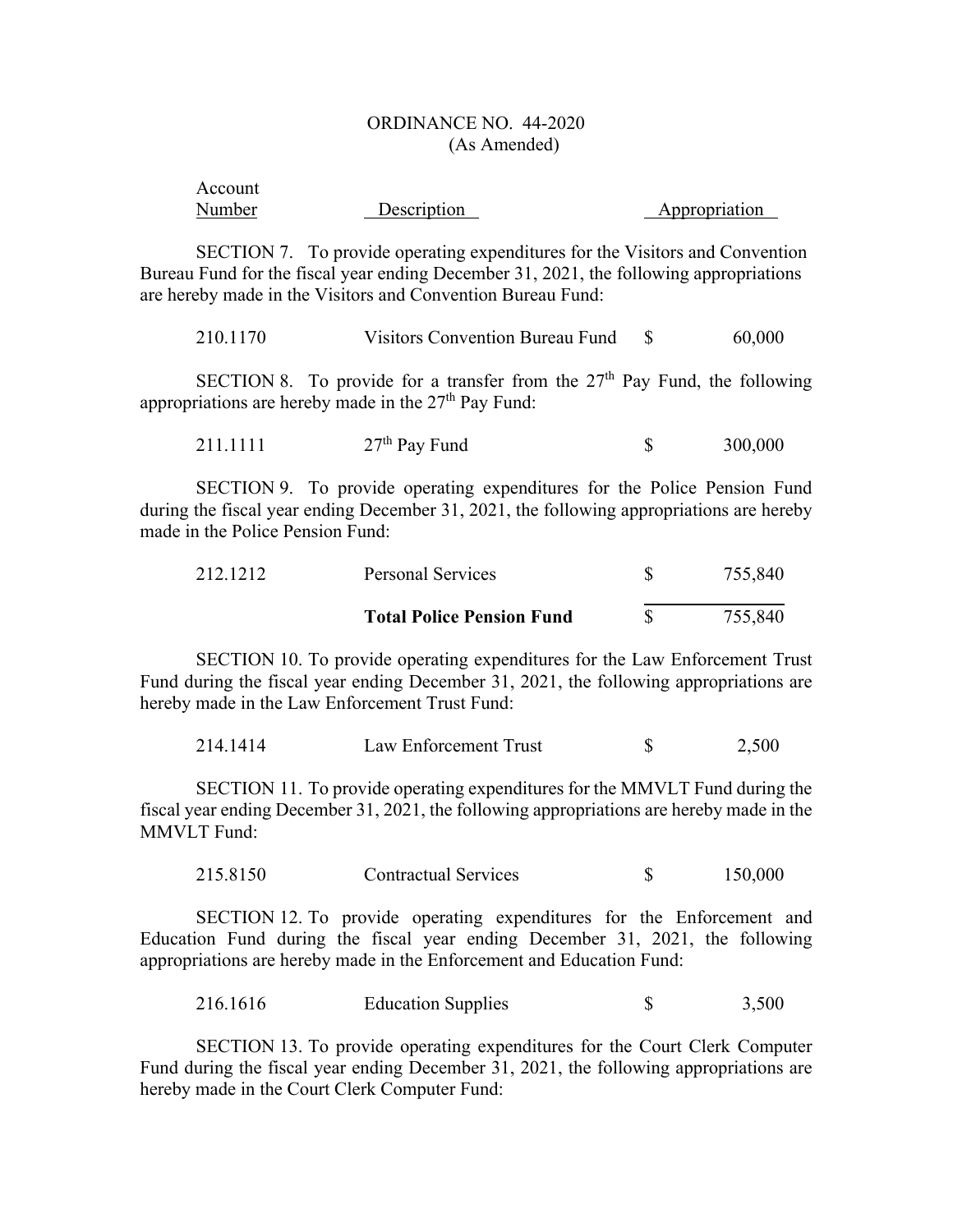| 218.1818 | Computer Supplies |  | 97,900 |
|----------|-------------------|--|--------|
|----------|-------------------|--|--------|

SECTION 14. To provide operating expenditures for the Economic Development Fund during the fiscal year ending December 31, 2021, the following appropriations are hereby made in the Economic Development Fund:

219.1919 Development Efforts \$ 633,000

SECTION 15. To provide operating expenditures for the Law Enforcement Continuing Education Fund during the fiscal year ending December 31, 2021, the following appropriations are hereby made in the Law Enforcement Continuing Education Fund:

221.2121 Law Enforcement CED \$ 20,000

SECTION 16. To provide operating expenditures for the Special Parks Fund during the fiscal year ending December 31, 2021, the following appropriations are hereby made in the Special Parks Fund:

| 229.4010 | Capital Expenditures | 10,000 |
|----------|----------------------|--------|
|          |                      |        |

SECTION 17. To provide operating expenditures for the Capital Improvements Fund during the fiscal year ending December 31, 2021, the following appropriations are hereby made in the Capital Improvements Fund:

| 308.8110 | Capital Expenditures |  | 2,138,562 |
|----------|----------------------|--|-----------|
|----------|----------------------|--|-----------|

SECTION 18. To provide operating expenditures for the General Bond Retirement Fund during the fiscal year ending December 31, 2021, the following appropriations are hereby made in the General Bond Retirement Fund:

| 409.9010 | Debt Service |  | 1,475,000 |
|----------|--------------|--|-----------|
|----------|--------------|--|-----------|

SECTION 19. To provide operating expenditures for the O.B.B.S. Fund during the fiscal year ending December 31, 2021, the following appropriations are hereby made in the O.B.B.S. Fund:

| 830.3333 | O.B.B.S. Surcharge |  | 7,500 |
|----------|--------------------|--|-------|
|----------|--------------------|--|-------|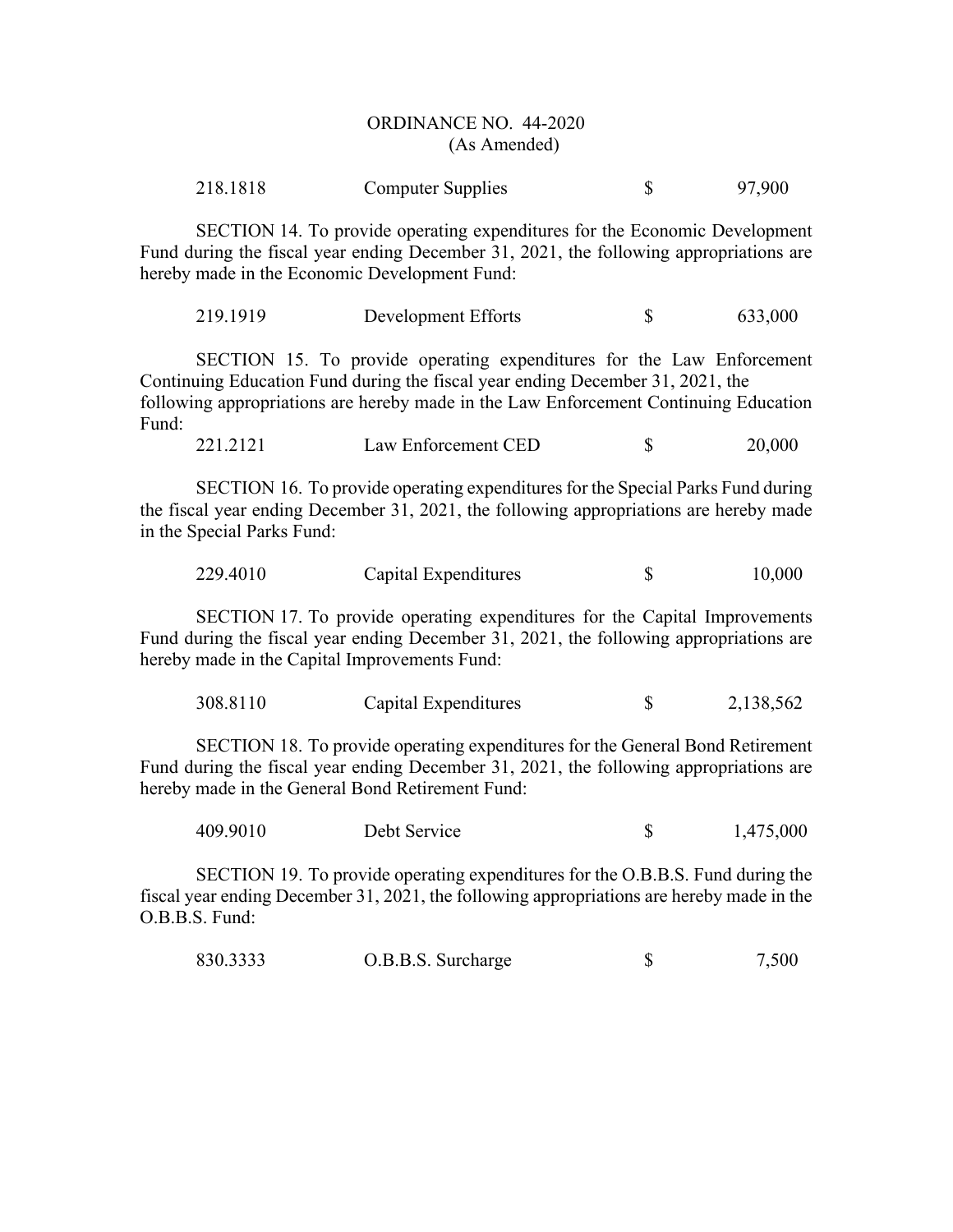SECTION 20. To provide operating expenditures for the TIF/CRA Funds during the fiscal year ending December 31, 2021, the following appropriations are hereby made in the TIF/CRA Funds:

| 910.9020 | <b>TIF Distribution</b><br>(Worthington Station)             | \$ | 130,750 |
|----------|--------------------------------------------------------------|----|---------|
| 920.9020 | <b>TIF Distribution</b><br>(Worthington Place – The Heights) | S  | 189,000 |
| 930.9020 | <b>TIF Distribution</b><br>(933 High Street)                 | \$ | 19,500  |
| 935.9020 | <b>TIF Distribution</b><br>(Downtown Worthington)            | \$ | 144,000 |
| 940.9020 | <b>TIF Distribution</b><br>(Worthington Square)              | \$ | 27,700  |
| 945.9020 | <b>TIF Distribution</b><br>(W.Dublin Granville Rd)           | \$ | 96,500  |
| 950.9020 | <b>TIF Distribution</b><br>(350 W. Wilson Bridge Rd.)        | \$ | 86,000  |
| 999.9020 | <b>PACE Fund</b><br>(Columbus Finance Authority)             | \$ | 33,000  |

SECTION 21. To provide operating expenditures for the Accrued Acreage Fund during the fiscal year ending December 31, 2021, the following appropriations are hereby made in the Accrued Acreage Fund:

| 825.2525 | <b>Accrued Acreage Fees</b> | 20,000 |
|----------|-----------------------------|--------|
|          |                             |        |

SECTION 22. Sums expended from the above appropriations which are proper charges against any other department or against any firm, person, or corporation, if repaid within the period covered by such appropriations shall be considered reappointed for such original purpose; provided that the net total of expenditures under any appropriation shall not exceed the original total.

SECTION 23. Section 2.07 (11) of the City Charter requires City Council to annually review the investment policy of all funds held by the City. This review was completed as a component of the annual budget process for the fiscal year beginning January 1, 2021 and ending December 31, 2021.